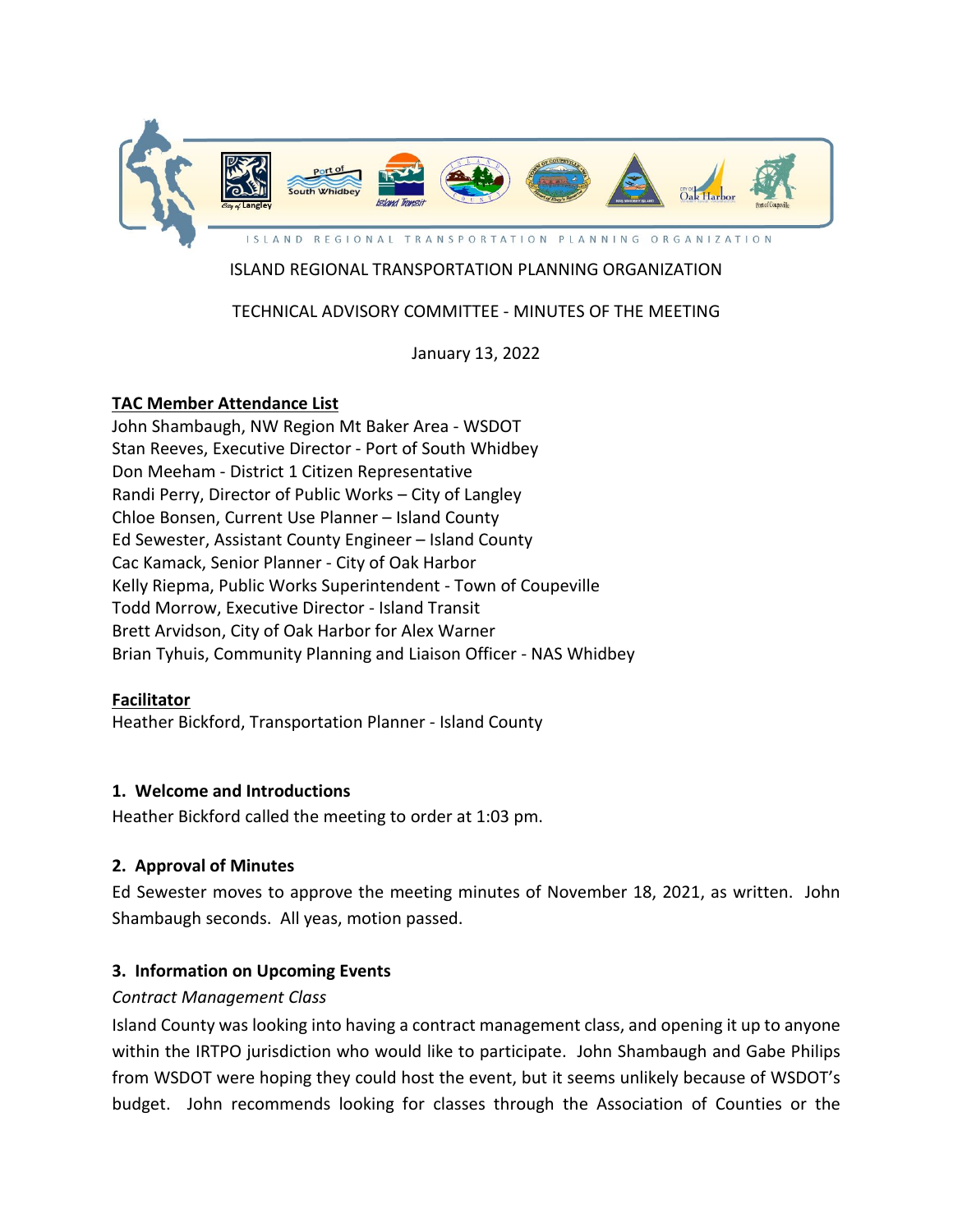Municipal Research and Services Center (MRSC). *Note: the MRSC has contract management webinars on-demand for \$30 through April 1, 2022.*

### *Green Transportation in Island County*

The Executive Board is having WSU present their Green Transportation Program at the next meeting on January 26, 2022. The main focus will be converting fleet vehicles from gas to electric.

# **4. Information on Upcoming Funding**

*Grant Funding Sources 2022* This is an A-Z list of grant funding opportunities to have on hand.

# *Infrastructure Investment and Jobs Act*

This is just a heads-up to let you know these infrastructure grant opportunities are on the horizon. While there will be more grants at the State level, local governments will see some opportunities too, so it's something to keep on your radar.

# *National Highway Freight Program*

A webinar on this grant program is coming up next week on January 19, 2022. If you don't plan to listen to the webinar live, you can watch it on-demand afterwards here: <https://attendee.gotowebinar.com/recording/785340894299203336>

This freight-based grant program is funneled through the RTPO's, but the turn-around time is very tight, both in terms of application time and project length. Applications are due by March 16, 2022, and the projects will need to be completed during the years of 2023-2025. We can discuss this more at the next TAC Meeting.

# **5. State Transportation Improvement Program**

Just a reminder that IRTPO members need to check their projects in STIP to make sure the projects listed are correct and in order before we head into the RTIP season.

# **6. Volunteers for Interview Panel**

We are receiving our second round of Request for Proposals for the HSTP/RTP update on February 17, 2022 and need volunteers to help with interviewing the consultants to make sure the process is fair and equitable. Cac Kamack from City of Oak Harbor volunteered, and John Shambaugh said he would nominate someone from WSDOT. *Note: Thank you, Cac, and some lucky soul from WSDOT!*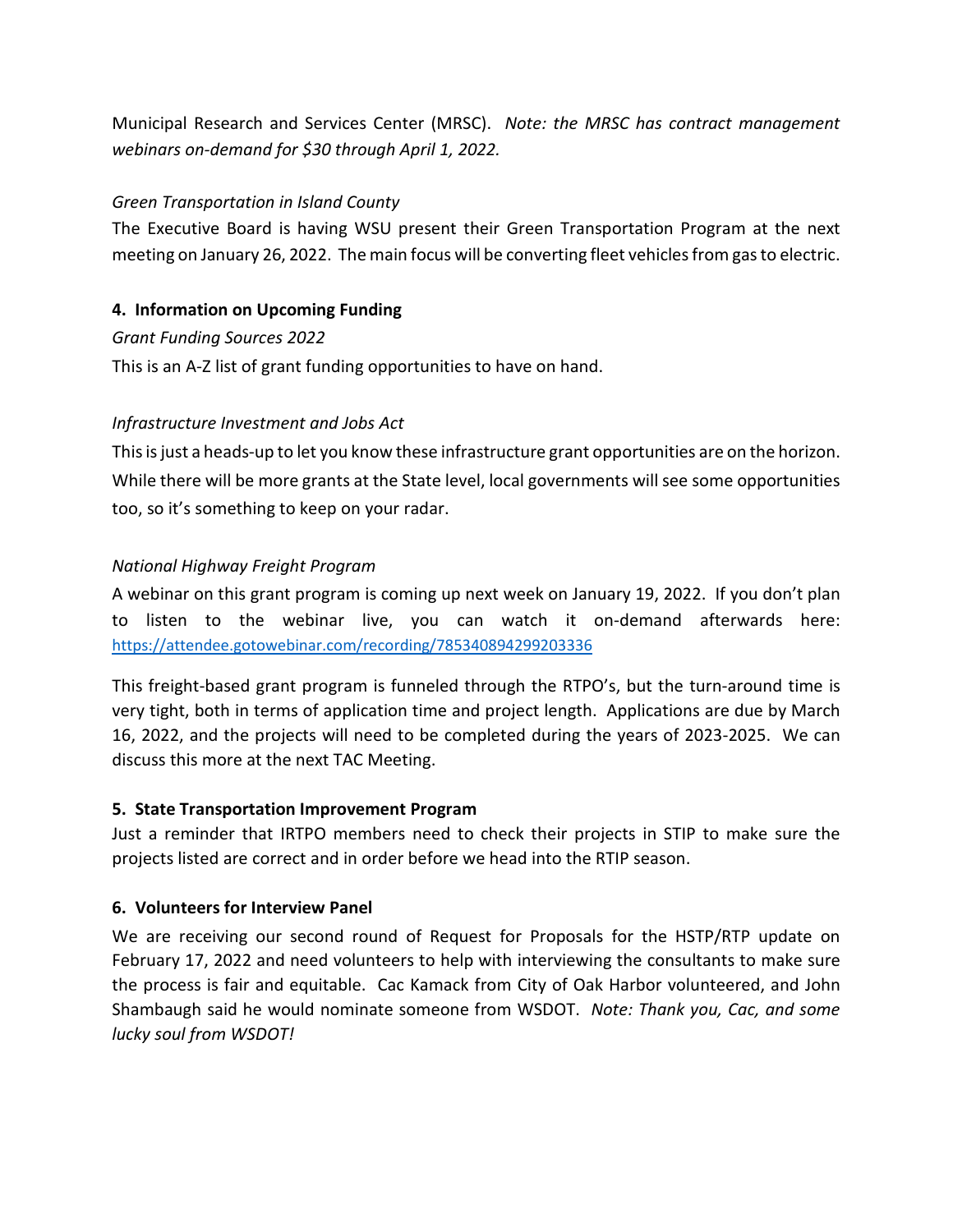#### **7. Members Round Table**

*Todd Morrow, Island Transit –* Island Transit (IT) is in the beginning stages of a public engagement process to decide on six new service improvement options. Fehr & Peers Transportation Consultants are on board to help. The six options are listed on the IT website, along with a survey to obtain public feedback. IT will also be reaching out to local groups and jurisdictions for additional feedback. The service improvement options include: service on Sundays, service later in the evening, seasonal service, and reconfiguring routes. IT is not quite sure how much they can afford to implement yet, but they are working on that. Also, depending on the service option(s) chosen, implementation may take a while because IT might have to hire new people, train them, and have enough buses ready for an expanded service. The Board of Directors could be making the decision as early as April.

*Don Meehan, Citizen Representative* – Don has been trying to inspire the Port District, Oak Harbor, Coupeville, and Island County in acquire the private airport in Oak Harbor that's up for sale. The community will benefit from having a functional airport that's part of a multimodal approach, and it's a cash flow positive business. There used to be a lot of people using the airport in the 1990's to get to SeaTac and Boeing Field, upwards of 30,000-40,000 people a year. Commercial airlines began to get limited in 2010. Don's afraid the airport will be bought and turned into a development since it's so close to Oak Harbor.

*Stan Reeves, Port of South Whidbey –* We have a phone call tomorrow morning to talk about the Hat Island Ferry, but we still need the money to support its operation. If it does work out, it would be a matter of getting people to and from South Whidbey Harbor. So Todd from Island Transit will be on the phone call tomorrow.

*Heather Bickford, IRTPO* – I've been putting together a calendar for both TAC and the Executive Board that shows what happens when so both groups knows what's coming up, and what events and tasks they need to be aware of. Also, Chair Bacon mentioned she would like to have a joint Executive Board and TAC Meeting one month so she can meet everyone and discuss joint IRTPO goals, and see if the Executive Board can help the TAC Board out in any way. I think it's a great idea, so that might be coming up in the next few months.

*John Shambaugh, WSDOT* - We're doing our baseline analysis study on SR 532. WSDOT's safety team will be starting their work at the end of January. We'll also employ a public survey, so it was good to hear that Todd has his survey out…hopefully we can use some of that info as well. We're hoping to wrap the technical analysis up by July. If we find problems, we'll start looking at those, and add in the tourist element, and if we don't find problems, we'll move on to the next project.